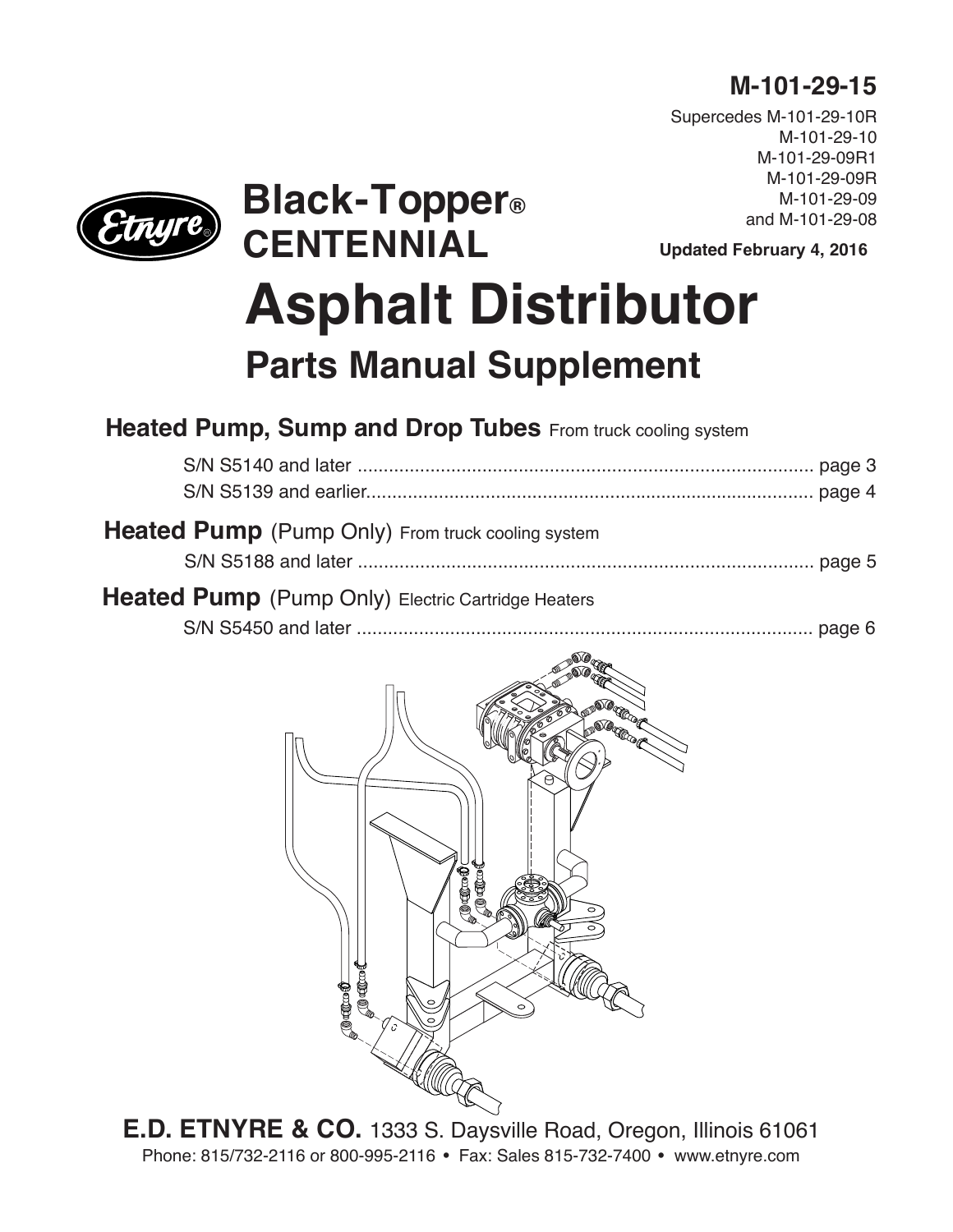#### **M-101-29-15**

Updated February 4, 2016

### **Black-Topper® CENTENNIAL ASPHALT DISTRIBUTOR PARTS MANUAL SUPPLEMENT**

#### **HOW TO ORDER PARTS**

To assure prompt delivery when ordering parts, please furnish the following information: **1)** Complete name and address of consignee. **2)** Method of shipment preferred. **3)** Is shipment to be prep aid or collect? **4)** Serial numbers of units to which parts apply. **5)** Complete part numbers and descriptions. **6)** Any special instructions.

#### **Specify unit serial number when ordering parts! WARRANTY**

E. D. Etnyre & Co. warrants to the original Purchaser, its new product to be free from defects in material and workmanship for a period of twelve (12) months after date of delivery to original Purchaser. The obligation of the Company is limited to repairing or replacing any defective part returned to the Company and will not be responsible for consequential damages or any further loss by reason of such defect.

#### **The company excludes all implied warranties of merchantability and fitness for a particular purpose. There are no warranties, express or implied, which extend beyond the description of the goods contained in this contract.**

This warranty does not obligate the Company to bear the cost of machine transportation in connection with the replacement or repair of defective parts, nor does it guarantee repair or replacement of any parts on which unauthorized repairs or alter ations have been made or for components not manufactured by the Company except to the extent of the warranty given by the original Manufacturer.

This warranty does not apply to:

- (1) Normal start-up services, normal maintenance services or adjustments usually performed by the selling dealer, factory service representative or customer personnel.
- (2) Any product manufactured by E. D. Etnyre & Co. purchased or subjected to rental use.
- (3) Any product or part thereof which shows improper operation, improper maintenance, abuse, neglect, damage or modification after shipment from factory.
- (4) Any product or part thereof damaged or lost in shipment. Inspection for damage should be made before acceptance or signing any delivery documents releasing responsibility of the delivering carrier.

This warranty and foregoing obligations are in lieu of all other obligations and liabilities including negligence and all warranties of merchantability or otherwise, express or implied in fact or by law.



E. D. ETNYRE & CO., Oregon, Illinois 61061-9778 1333 South Daysville Road Phone: 800-995-2116 Fax: 800-521-1107 www.etnyre.com sales@etnyre.com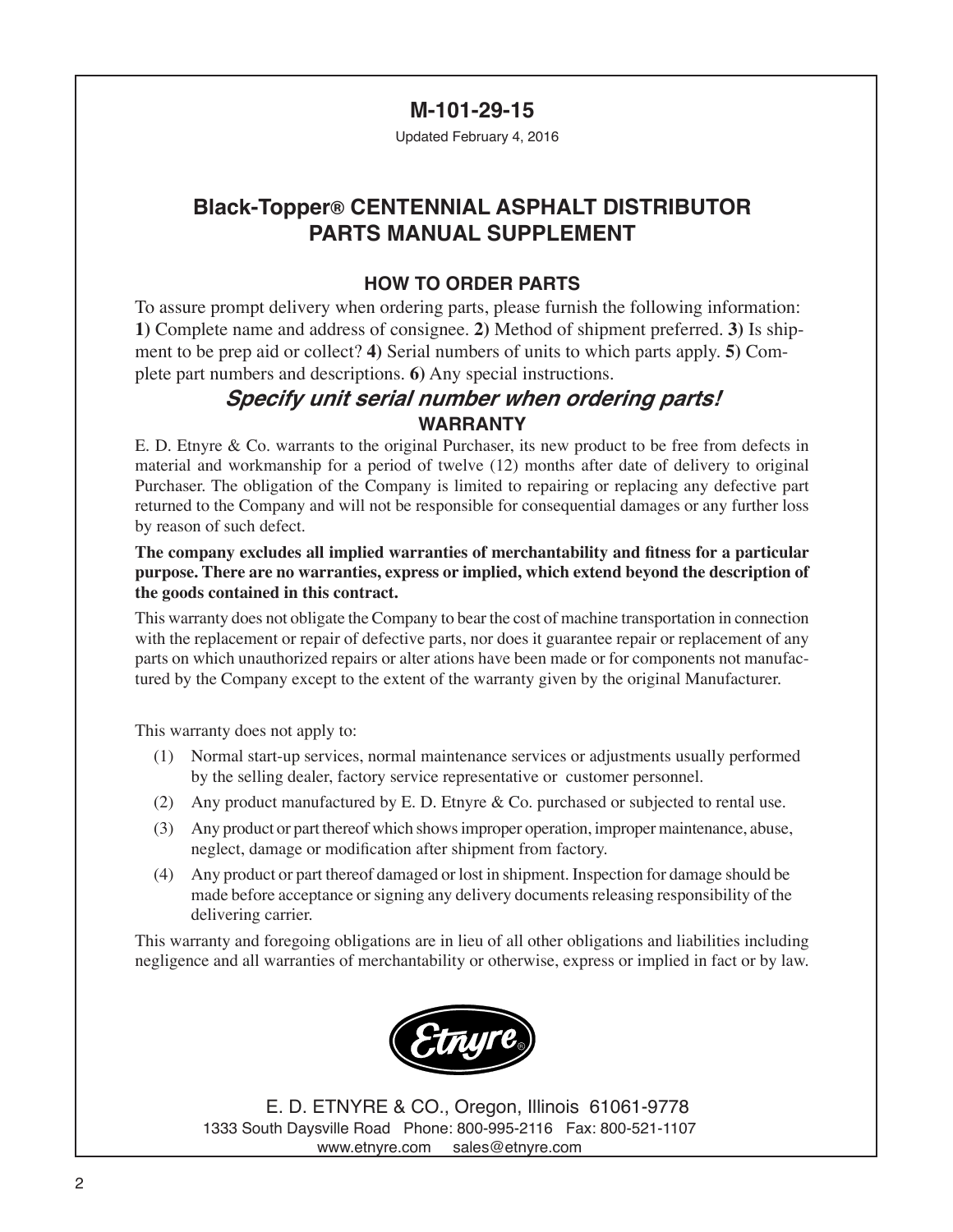

|    | 6000087 | 12 | $Clamp-Hose, 0.56-1.06$          | 13 | 0192077 | 2  | Nipple-Pipe, .05X2.50,CL PN           |
|----|---------|----|----------------------------------|----|---------|----|---------------------------------------|
|    | 6601177 |    | Valve-Ball, 1.00 NPT, Bronze     | 15 | 6600663 |    | 12 Hose End-08X08MP, ST.              |
| 4  | 0120062 | 2  | Bushing, Pipe, 1.00X0.50, NPT    | 16 | 6600662 | 60 | Hose-0.50 ID / Ft                     |
|    | 0115237 |    | Tee, Pipe, 1.00NPT, PN           | 17 | 0108686 | 4  | Elbow-Pipe, $90$ , St, $0.50$ NPT, PN |
| 6  | 0108687 |    | Elbow-90, ST, 1.00NPT, PN        | 18 | 3342279 |    |                                       |
|    | 0127874 | 3  | Nipple-Pipe, $1.00X1.50$ , CL PN | 19 | 3311941 |    | Pump Asm-400 GPM, Heated              |
| 8  | 6603733 |    | Valve-Butterfly, 3 Way, 1.0      |    |         |    | Drop Tube & Hangr Asm-Heated          |
| 9  | 6601565 | 4  | Hose End-16-16MP, ST             | 20 | 0119098 | 4  | Elbow-Pipe, 90,0.50NPT, PN            |
| 10 | 6000792 | 4  | Clamp-Hose                       | 21 | 0140807 |    | Nipple-Pipe, .05X3.00,CL PN           |
| 11 | 6600646 | 30 | Hose-Heater, 3/4"                |    |         |    |                                       |
|    | 6604175 | 30 | Hose-Heater, 5/8"                |    |         |    |                                       |
|    |         |    |                                  |    |         |    |                                       |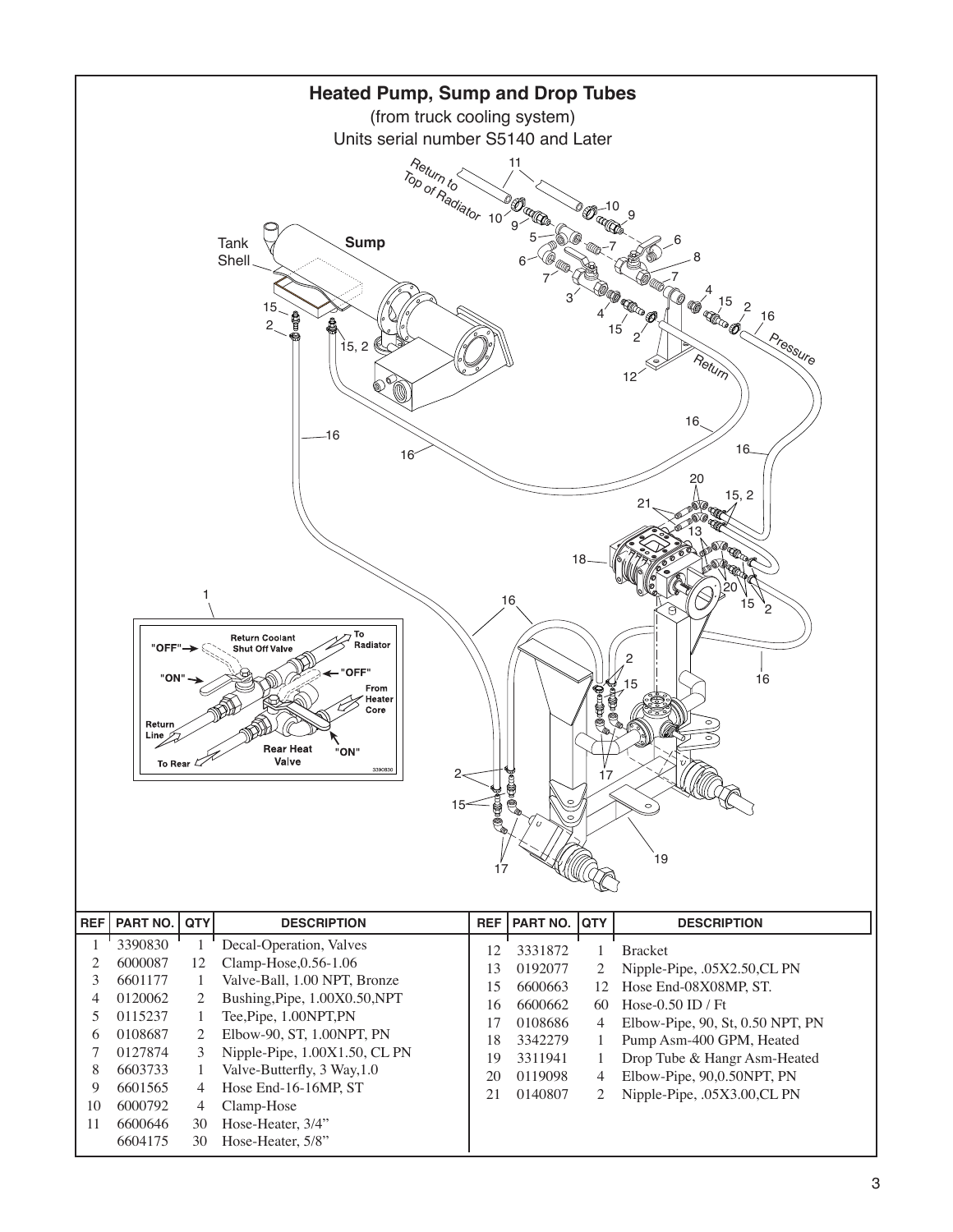

|    |         | AR            | $Hose-0.75$ ID/Ft                    | 13 | 3321415                                                                                                                                                                                                                                                                                                                                                                                      |     | Manifold Asm-Heat Asphalt Pump         |
|----|---------|---------------|--------------------------------------|----|----------------------------------------------------------------------------------------------------------------------------------------------------------------------------------------------------------------------------------------------------------------------------------------------------------------------------------------------------------------------------------------------|-----|----------------------------------------|
|    | 6000087 | 20            | Clamp-Hose, $0.56-1.06$              | 15 | 6600663                                                                                                                                                                                                                                                                                                                                                                                      | 20  | Hose End-08X08MP, ST.                  |
|    | 6600649 | $\mathcal{L}$ | Hose End-12X12MP.ST.                 | 16 | 6600662                                                                                                                                                                                                                                                                                                                                                                                      | AR. | Hose-0.50 ID / Ft                      |
| 4  | 0128003 | 2             | Bushing-Pipe, 1.00X0.75NPT           | 17 | 0108686                                                                                                                                                                                                                                                                                                                                                                                      | 14  | Elbow-Pipe, $90$ , St, $0.50$ NPT, PN  |
|    | 0115237 |               | Tee, Pipe, 1.00NPT, PN               | 18 | 3342167                                                                                                                                                                                                                                                                                                                                                                                      |     | Pump Asm-400 GPM, Heated (Serial       |
| 6  | 0108687 | 4             | Elbow-90, ST, 1.00NPT, PN            |    |                                                                                                                                                                                                                                                                                                                                                                                              |     | Number S4647 & Earlier)                |
|    | 0127874 | 2             | Nipple-Pipe, $1.00X1.50$ , CL PN     |    | 3342279                                                                                                                                                                                                                                                                                                                                                                                      |     | Pump Asm-400 GPM, Heated (Serial       |
| 8  | 6601367 |               | Valve-3 Way, 1.0 (Serial NumberS4736 |    |                                                                                                                                                                                                                                                                                                                                                                                              |     | Number S4648 & Later                   |
|    |         |               | $&$ Earlier                          | 19 | 3311941                                                                                                                                                                                                                                                                                                                                                                                      |     | Drop Tube & Hangr Asm-Heated           |
|    | 6603733 |               | Valve-Butterfly, 3 Way, 1.0 (Serial  | 20 | $\sim$ $\sim$ $\sim$                                                                                                                                                                                                                                                                                                                                                                         | 4   | Elbow-Pipe, 90,0.50NPT, PN             |
|    |         |               | Number S4737 & Later)                | 21 | $\cdots$                                                                                                                                                                                                                                                                                                                                                                                     |     | Nipple-Pipe, .05X3.00,CL PN            |
| 9  | 6601565 | 4             | Hose End-16-16MP, ST                 | 22 | $\frac{1}{2} \frac{1}{2} \frac{1}{2} \frac{1}{2} \frac{1}{2} \frac{1}{2} \frac{1}{2} \frac{1}{2} \frac{1}{2} \frac{1}{2} \frac{1}{2} \frac{1}{2} \frac{1}{2} \frac{1}{2} \frac{1}{2} \frac{1}{2} \frac{1}{2} \frac{1}{2} \frac{1}{2} \frac{1}{2} \frac{1}{2} \frac{1}{2} \frac{1}{2} \frac{1}{2} \frac{1}{2} \frac{1}{2} \frac{1}{2} \frac{1}{2} \frac{1}{2} \frac{1}{2} \frac{1}{2} \frac{$ |     | Nipple-Pipe, .05X2.50,CL PN            |
| 10 | 6000792 | 8             | Clamp-Hose                           | 23 | S3861AE                                                                                                                                                                                                                                                                                                                                                                                      |     | Decal-Operate for Ref 8 #6601367 Valve |
| 11 | 6601564 |               | AR Hose-Suction, 1.0 ID              |    | 3390773                                                                                                                                                                                                                                                                                                                                                                                      |     | Decal-Operate for Ref 8 #6603733 Valve |
|    |         |               | <b>Bracket</b>                       |    |                                                                                                                                                                                                                                                                                                                                                                                              |     |                                        |
|    |         |               |                                      |    |                                                                                                                                                                                                                                                                                                                                                                                              |     |                                        |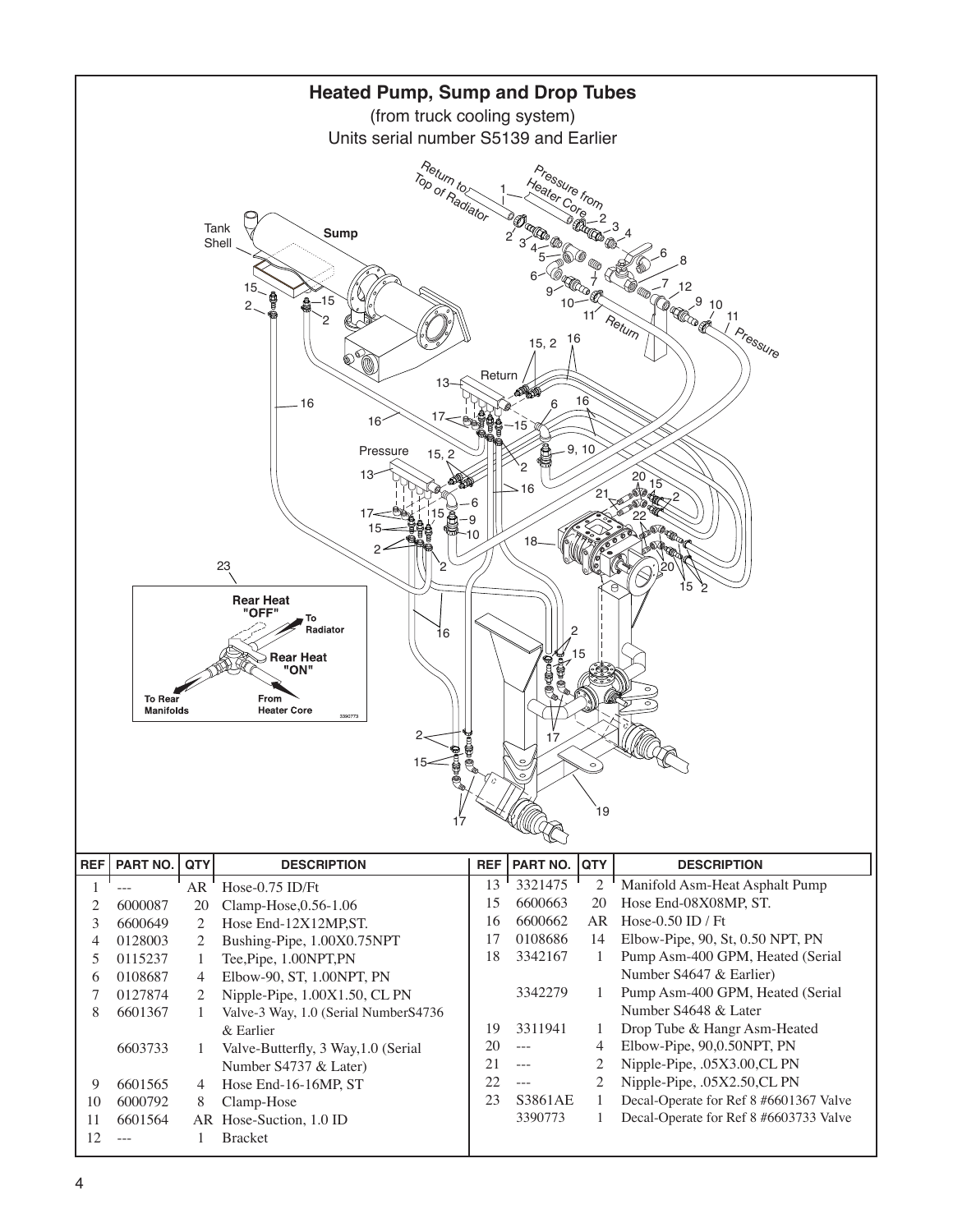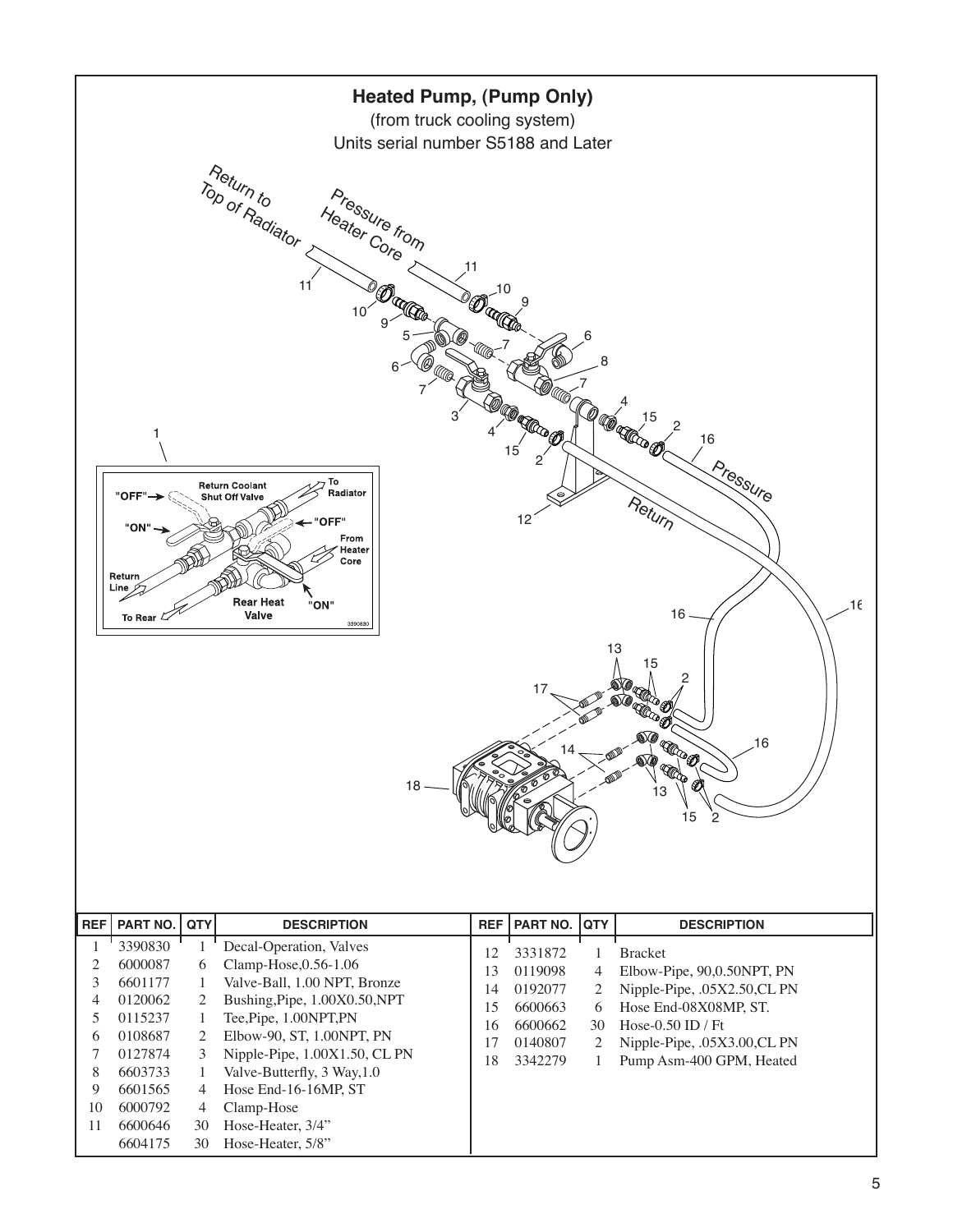